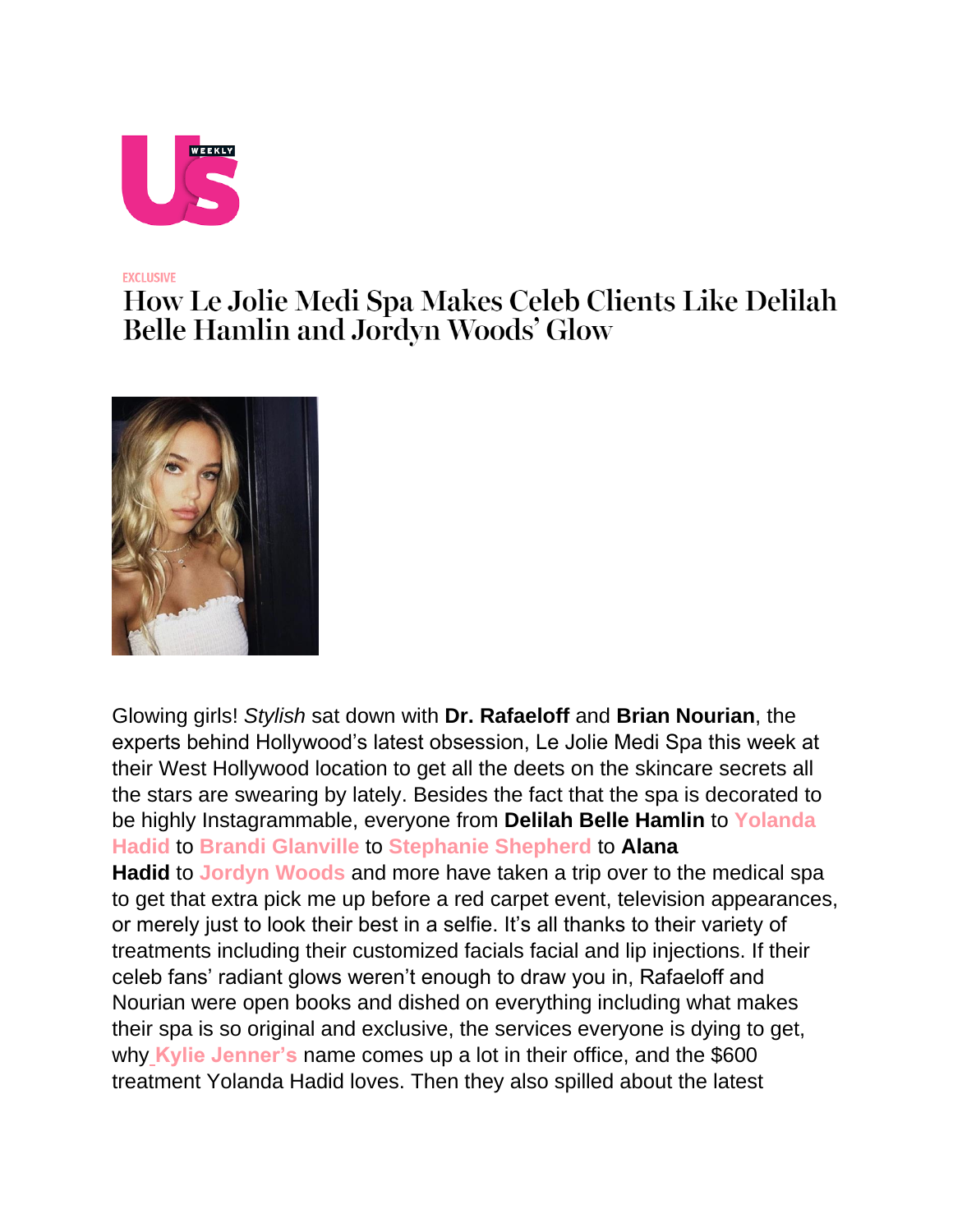skincare trends and the spa treatments they think will be all the rage next. Scroll through to see what they said and how you can get in on the action!



It's All About the Gram

"We created Le Jolie Medi Spa as a one-stop-shop for people to come in for a full experience," co-owner Nourian dishes. He tells *Stylish*, "We didn't want people to come in and feel as though they were entering a medical environment but rather a loungey space where they have a calm and relaxed feel." He adds, "We wanted to make the space Instagrammable, too!" To make it stand out, Nourian says, "When you walk in, you can't really tell what's going on, but once you enter the backroom, that's where the magic happens," he explains.



The Most Popular Service They Offer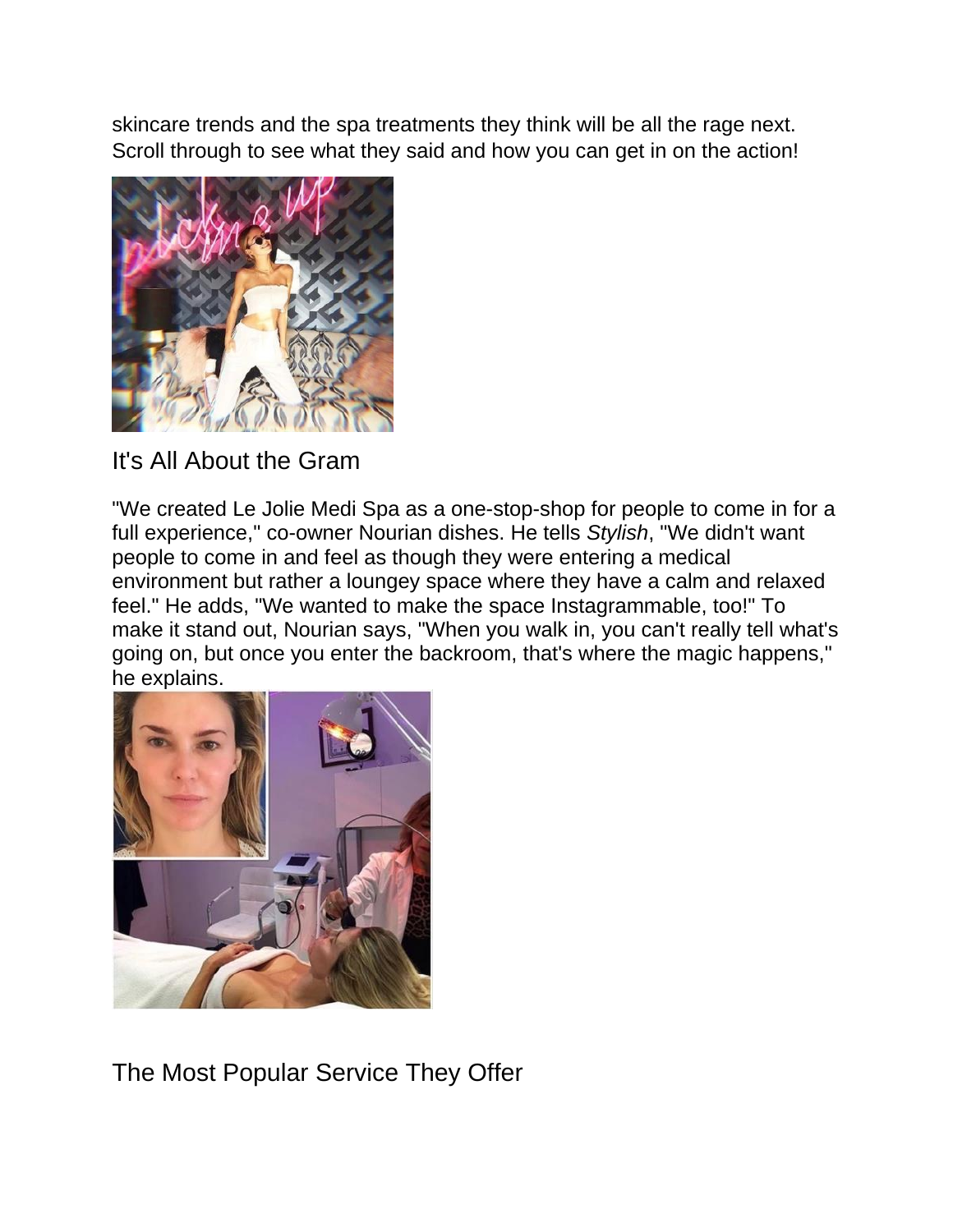Yolanda Hadid and Brandi Glanville have been flocking to the spa and one of their most popular service includes a FORMA non-surgical facelift (with one treatment for \$600.) "Everyone wants that sculpting, lift, higher cheekbones and their jawline to pop," Nourian explains. "With the FORMA, we can sculpt the face and create a contour and tightening affect to achieve that model look without surgery," he says. An added plus? The FORMA can provide anti-aging improvements, get rid of fine lines and wrinkles and make room for bright skin.



## The Celebrity Looks Their Clients Strive For

While most of their clients come in wanting the infamous "Le Jolie glow," Kylie Jenner's lips are also still a common request. "Five years ago when we started, people were asking for Kylie's lips and the trend hasn't died down," Rafaeloff reveals. "Sometimes we'll ask people if they want to show us a specific picture of lips, but at this point Dr. Rafaeloff has mastered the technique with her artistic and scientific background, so our clients can walk away with their own personalized look," Nourian adds.